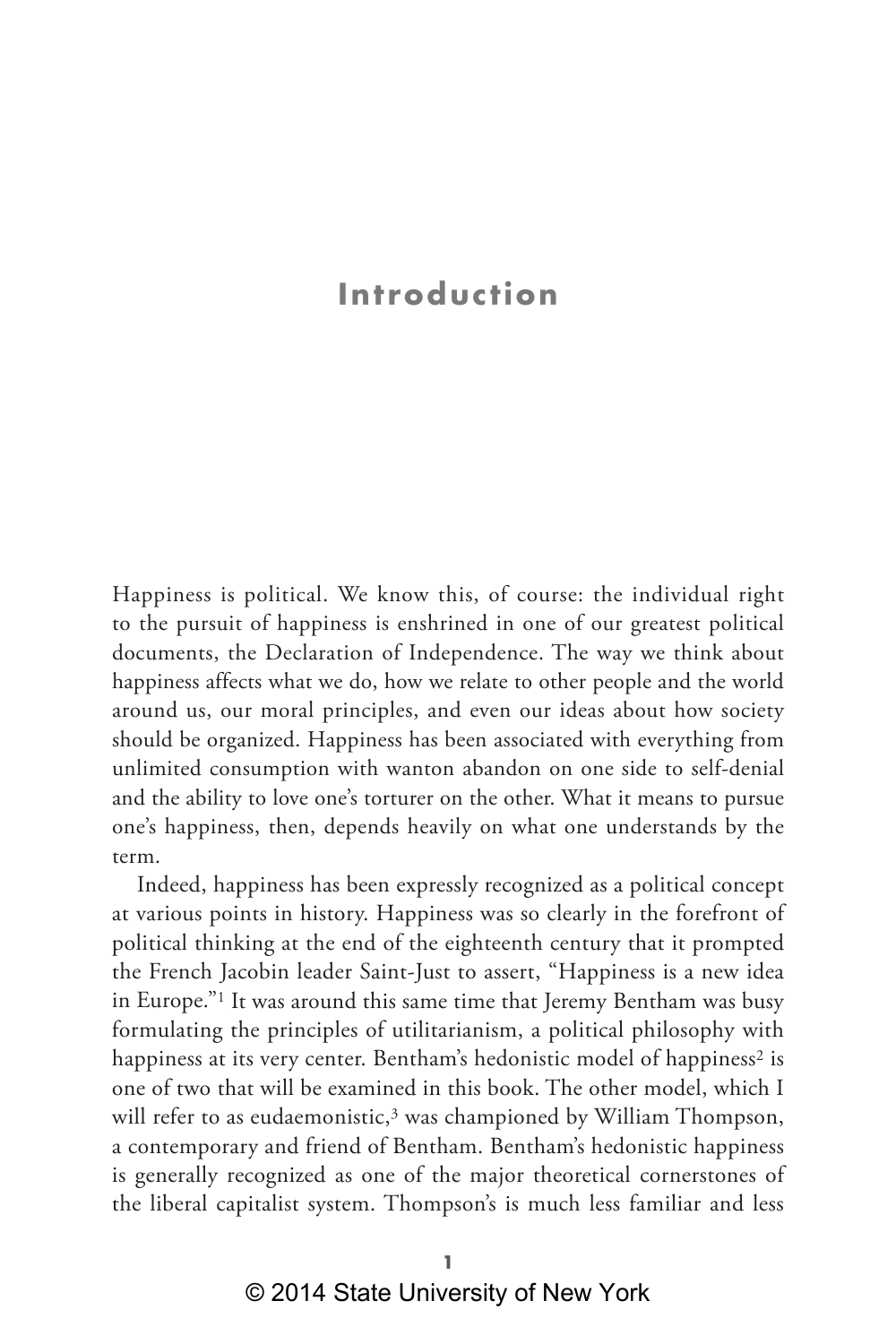often examined, but his eudaemonistic happiness is a major part of the foundations of democratic socialism as well as the modern cooperative movement.

William Thompson's work has much to offer to contemporary debates. The economic crisis of the past few years has contributed a new intensity to calls for a "new economy" based on alternative economic models.4 Cooperatives, with over a billion members in more than one hundred countries worldwide, are important to many of these alternative models because they represent the most extensive alternative to the traditional liberal capitalist model. What makes them different is that these autonomous enterprises are founded on a set of principles, articulated expressly as the Co-operative Principles, that includes democracy, equality, and the common ownership of property, and are linked to each other through the International Co-operative Alliance (ICA), one of the world's largest and oldest transnational organizations. But, while the cooperative movement is often seen as largely apolitical today, it had its beginnings in the early nineteenth century as a radical movement for social change, precisely as a reaction to the ravages of the newly developing liberal capitalist system. Out of one of the most thorough early critiques of that system, Thompson worked out a political theory of cooperatives, a theory that came to be called, in fairly short order, socialism.5 But far from the state socialism that developed in the twentieth century, which left people as alienated from each other and the means of production as did the liberal capitalist alternative,<sup>6</sup> Thompson's ideas have more in common with contemporary anarchist ideas of participatory democracy and local control as the means by which to establish the conditions for the greatest happiness of the greatest number.

Thompson receives little attention from political theorists, but in many ways he prefigures important elements of radical democratic theory today. Indeed, advances often attributed to Marx—for example, where Brown credits Marx with the "discovery of power in the social and specifically economic realm"7—could as easily be references to Thompson who, after all, wrote his major work twenty years before Marx wrote the *Economic and Philosophical Manuscripts*. Where Laclau and Mouffe in defining their vision of radical democracy say that they "have proposed that [the] proliferation of antagonisms and calling into question of relations of subordination should be considered as a moment of deepening of the democratic revolution,"8 they might be interested to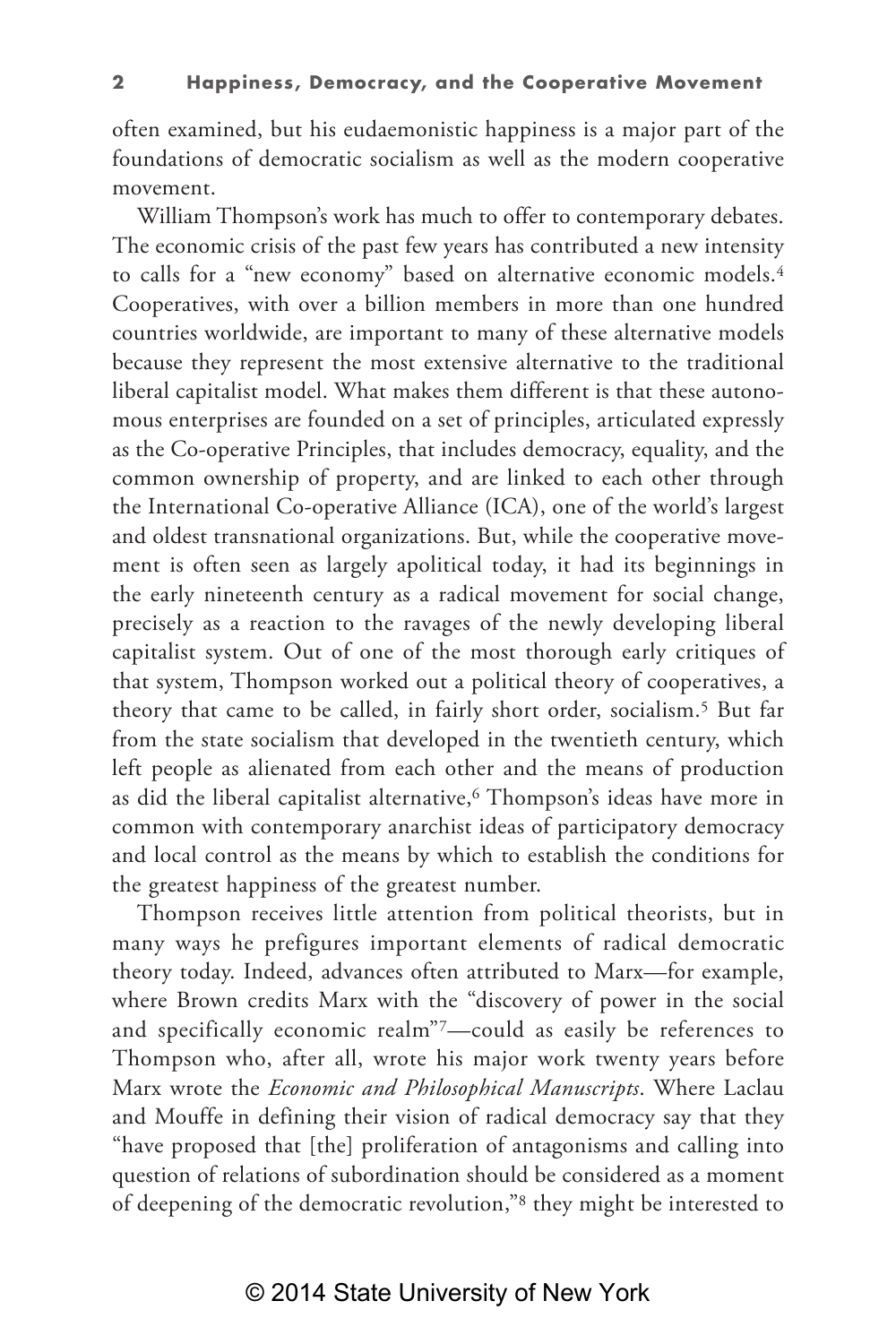find similar ideas expressed in Thompson's critique of subordination and his discussion of the requirements of democracy.

Thompson offers contemporary political theory something it largely lacks, a close attention to the functions of institutions. Lamenting that the "Marxist project of illuminating the place of capitalism in political and social life has pretty much vanished from the orbit of political theory," Brown writes that "to theorize the politics of recognition, the sexual order of things, the nature of citizenship, or the reconfiguration of privacy, without taking the measure of their historically specific production by capitalism, is literally not to know the constitutive conditions of one's object of analysis."9 Thompson's work is instructive in this regard, as he clearly connects the problems of subordination to the institutional apparatuses that produce it, even as the shape and nature of those institutions have become more firmly entrenched and hardened. But Thompson goes farther: he connects his theory to institutional forms that are meant to address the problems he identifies.

If institutions in general and the cooperative movement more specifically have received little attention from political theorists, it is also the case that the cooperative movement has lost sight of its political nature—especially in the United States.10 This has not always been the case in the U.S., as cooperatives have been associated with populist movements at various points in its history<sup>11</sup> and, as any reader of the online journal *Grassroots Economic Organizing* knows,<sup>12</sup> within the movement itself there exist elements that clearly understand its political character. Despite this, the vast mainstream of the cooperative movement in the United States—one of the largest in the world, with more than 120 million members, over \$3 trillion in assets, and over \$500 billion in annual revenue13—has little sense of itself as a political movement. While this book may do little to affect the depoliticization of the cooperative movement in the mainstream, it may help to provide a clearer sense of the ideological roots of the movement and strengthen arguments that cooperatives may be an important component of deep-seated social change to build a more just and equitable society.

#### **William Thompson**

There exists a vast secondary as well as biographic literature on Bentham (1748–1832), legal and political theorist and acknowledged founder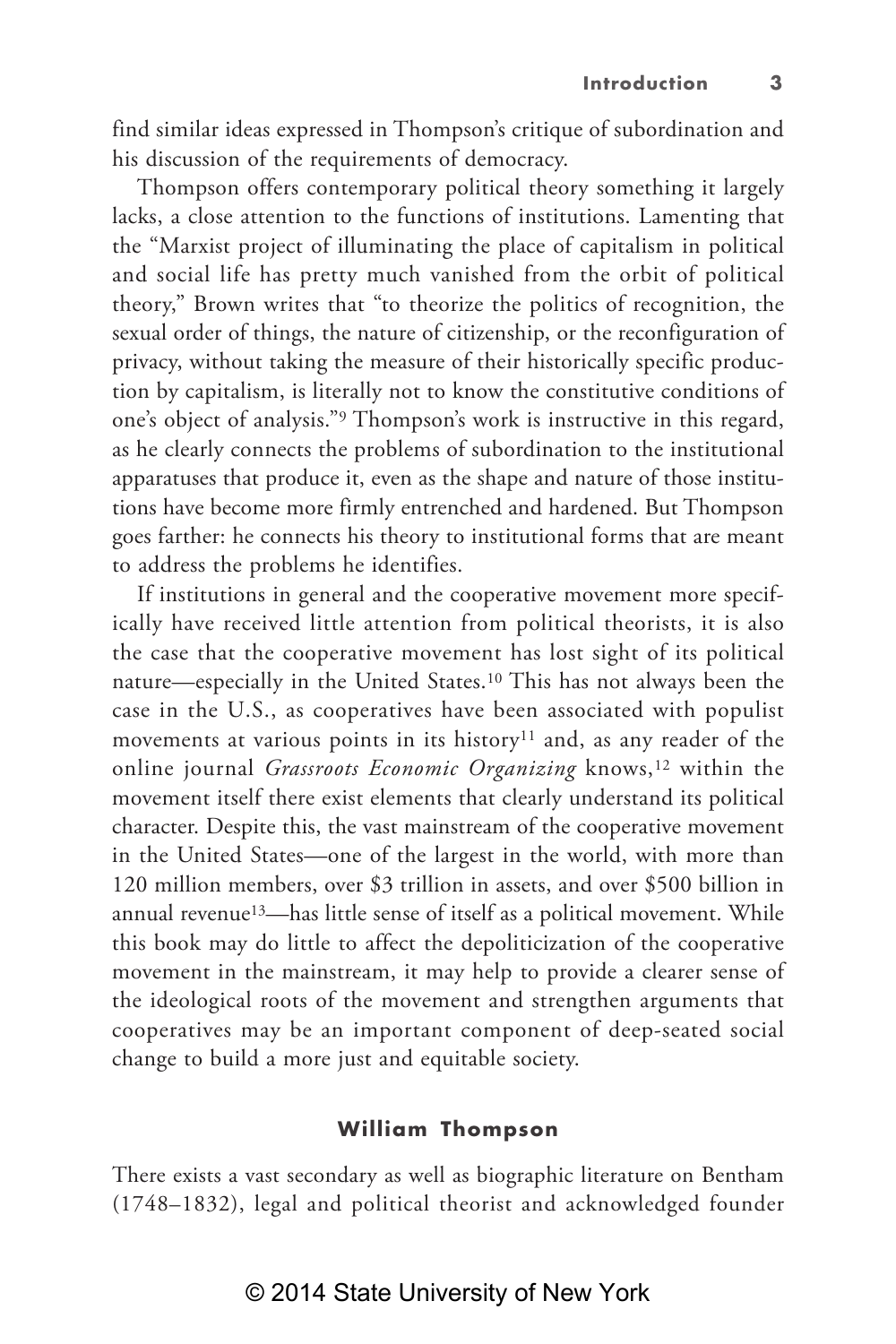of utilitarianism,14 to which nothing substantial may be added here. Because Thompson is not nearly so well known,15 a short introduction is warranted. Although often overlooked and not always acknowledged, Thompson's contributions to socialist theory<sup>16</sup> and feminism<sup>17</sup> have at least been fairly well established. He also receives at least a mention—although rarely much more—in most historical work on the cooperative movement, at least where the pre-Rochdale period prior to 1844 is discussed,<sup>18</sup> but in some his contribution is ignored entirely.19 What is lacking in all this is a sustained, systematic consideration of Thompson's philosophy and political thought. This book is intended to at least begin to fill that gap by connecting these strains in order to establish both Thompson's importance as a political thinker and the cooperative movement's importance (or potential) as a political movement.

#### Thompson's Life and Works

Although he would deny it, Thompson (1775–1833) represents perhaps the paradigmatic case of a traitor to his class:20 born the only son of a wealthy Protestant merchant in Cork, Ireland, Thompson went on to become one of the founding theorists of socialism. As Claeys notes, his *Inquiry into the Principles for the Distribution of Wealth Most Conducive to Human Happiness* (1824) became "the most substantial textbook" of the early British socialist movement.21 Having become a supporter of the republican cause early on (he was said to carry the French tricolor attached to his walking stick as he walked the Irish countryside), $22$  he came into contact with Robert Owen, the Welsh industrialist whom many consider the founder of the cooperative movement, when Owen came to Ireland on a speaking tour in 1822. Although initially dismissive of Owen's plans for cooperative communities as little more than an "improved system of pauper management,"23 in the *Inquiry* he presents a full-throated endorsement for the Owenite system. In Thompson's hands, however, the Owenite communities become not only a way to address the problems of poverty, as Owen initially considered them, but a vehicle for deeply rooted social change.

Thompson came into contact with Bentham through his interest in education. Along with his father, he was a trustee (or "proprietor") of the Cork Institution (now University College Cork), which was founded with the objective of providing education for poor working men.<sup>24</sup> In 1818, Thompson published a series of letters on the management of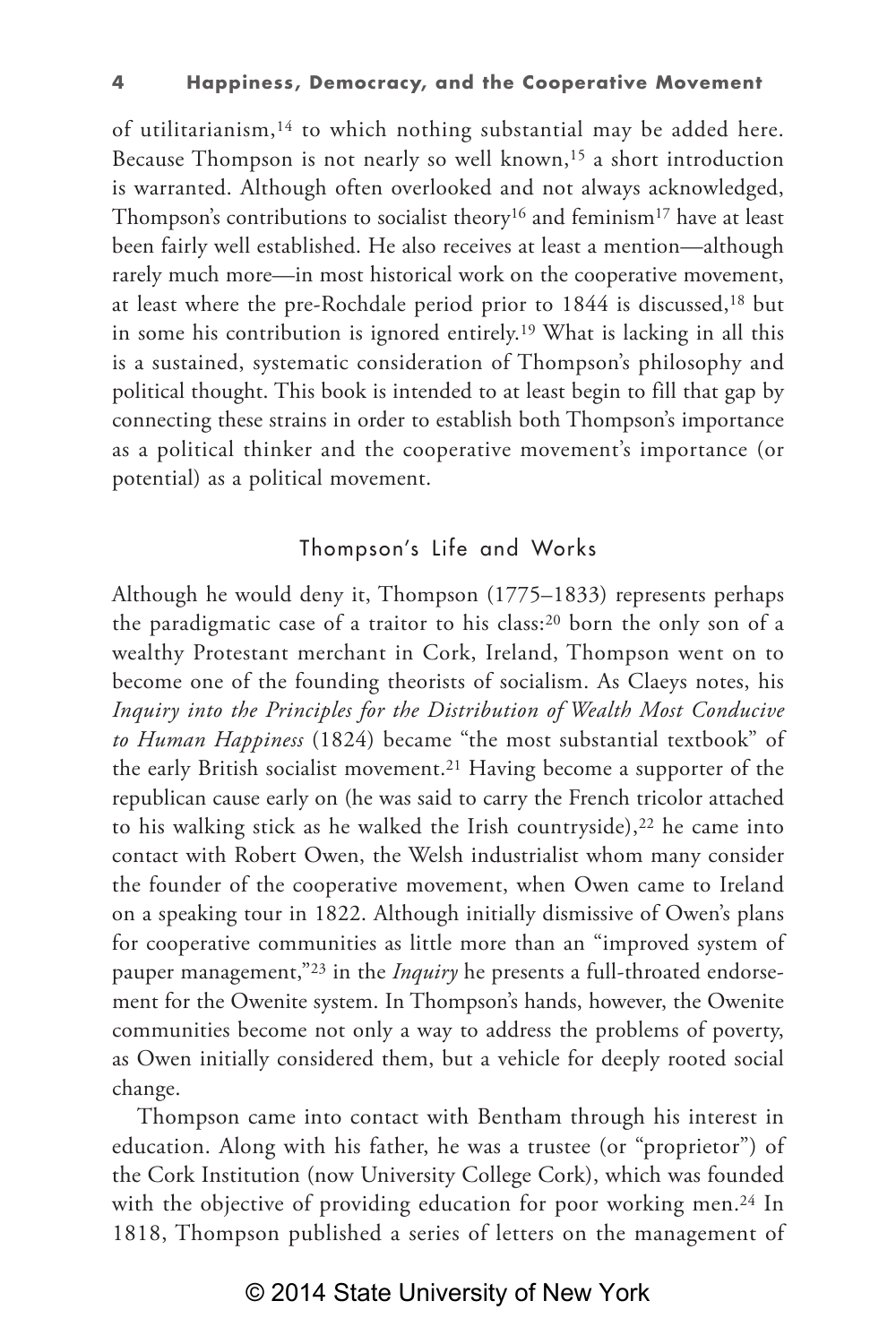the Cork Institution (of which he was highly critical) and the value of education in the *Cork Southern Reporter,* a local paper; these were later compiled into his first publication, a pamphlet titled *Practical Education for the South of Ireland*.<sup>25</sup> In this context, Thompson drew up plans for a school based on principles expounded by Bentham in his *Chrestomathia,* which led him to write to Bentham in October 1818.<sup>26</sup> Their correspondence eventually led to a three-month stay by Thompson in Bentham's house in 1822–23, where he began writing the *Inquiry*.

Thompson's *Inquiry,* his primary work, is a very interesting book. All but dedicated to Bentham, Thompson refers to both utility and happiness throughout, beginning the first chapter with the statement that "*Utility* . . . the pursuit of the greatest possible sum of human happiness, is the leading principle constantly kept in view  $\dots$  in this inquiry."<sup>27</sup> Similarly, the principle of security, which is of utmost importance to Bentham as a principle subsidiary to utility, is central to Thompson's concerns. However, their differences are substantial: Where Bentham argues that security and equality usually conflict (and that equality must give way when they do), Thompson argues for their reconciliation. Where Bentham argues for the benefits of competition and private property, Thompson argues that these undermine the very possibility of happiness for the vast majority of people and argues instead for systems based on cooperation and common property. Where Bentham argues that there should be no limits to the accumulation of wealth and points to the positive aspects of opulence, Thompson argues that with great wealth come great vices, which have a debilitating effect on society. Where Bentham focuses his attention on the requirements of happiness for discrete individuals independently pursuing their self-interest (subject to the constraints, such as laws, imposed by social forces), Thompson is concerned with establishing the social conditions for individuals to achieve happiness such that their self-interest is aligned with the common interest.

At some point—perhaps during his stay in Bentham's house— Thompson met Anna Doyle Wheeler, which led to the publication in 1825 of the *Appeal of One Half of the Human Race, Women, Against the Pretensions of the Other Half, Men, to Retain Them in Political, and Thence in Civil and Domestic, Slavery.* The *Appeal* is a radical work that begins with a condemnation of the exclusion of women from political participation, presents a powerful argument against all systems of subordination, and ends with the claim that the empowerment of women cannot take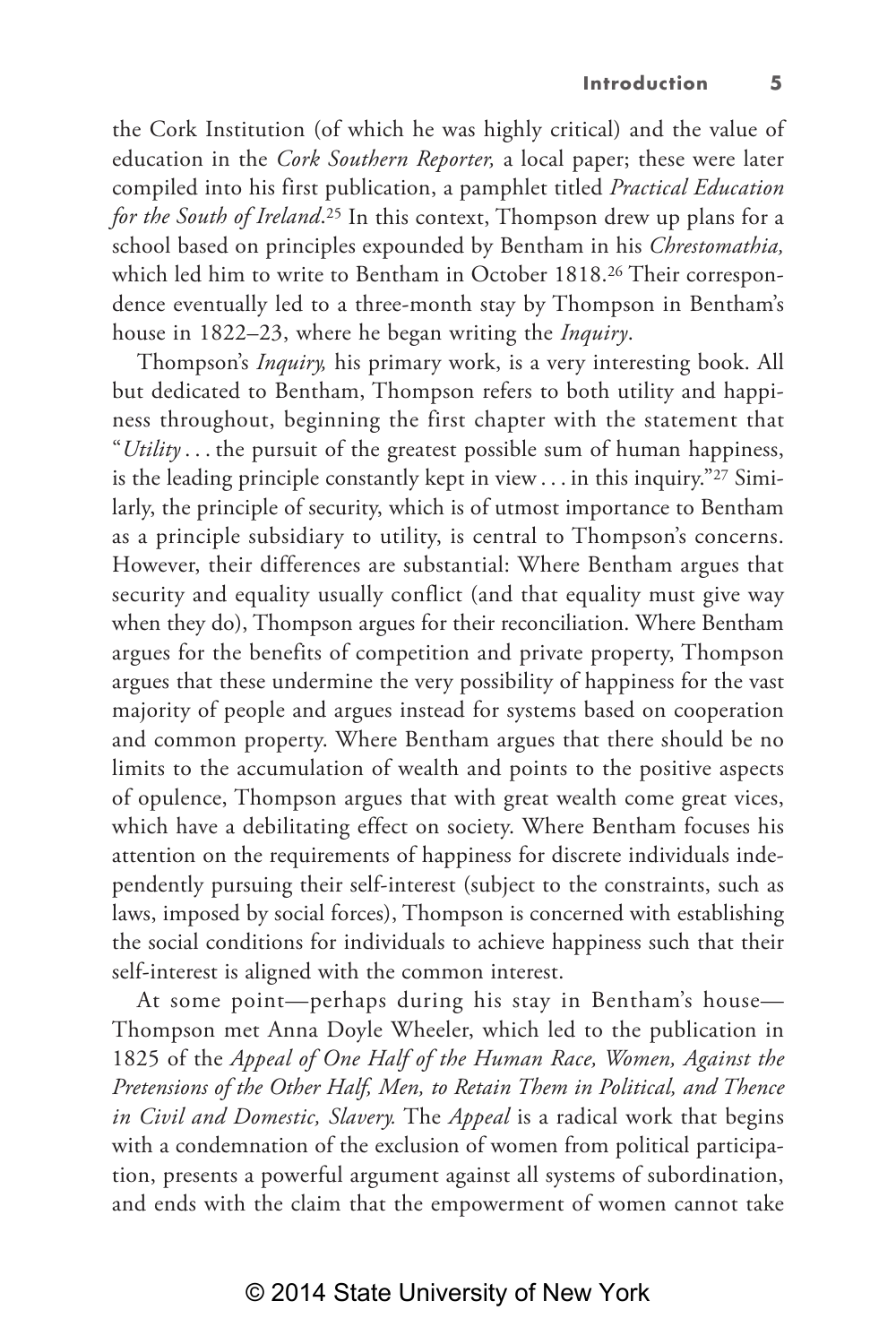place until new social institutions are developed that replace systems of exploitation with systems based on equality and cooperation.

Around this time Thompson became heavily involved in efforts by Robert Owen and others to establish a cooperative society in London, while continuing to oversee his lands in Ireland<sup>28</sup> and promote the idea of cooperation. In response to Thomas Hodgskin's *Labour Defended Against the Claims of Capital,*29 Thompson published a short essay, *Labor Rewarded: The Claims of Labor and Capital Conciliated,* in 1827, in which he argues that the only effective way for workers to combat the exploitation of the capitalists was to gain control of capital themselves, and "UNITE IN LARGE NUMBERS" in cooperative communities.<sup>30</sup> Clearly identified as a leader of the cooperative movement, he was also active during this time lecturing and publishing essays in journals dedicated to promoting cooperative ideas and the establishment of cooperative communities.31

In 1830 Thompson published his last work, *Practical Directions for the Speedy and Economical Establishment of Communities on the Principles of Mutual Co-operation, United Possessions and Equality of Exertions and of the means of Enjoyments,* and worked with Owen and others to convene the first Cooperative Congress in England in 1831. The plan he laid out in *Practical Directions* was formally adopted by the Congress and he was given the task, with Owen and others, to convene meetings in London in order to begin the effort to establish a community. As part of this, Thompson offered his own lands for those who would work to establish a community there,<sup>31</sup> although no society was formed.

The Congress met again in 1831 and once more in 1832, before Thompson succumbed to a lifelong respiratory condition and died in 1833, at the relatively young age of fifty-six. His attempt to leave his body to science and his estate to the formation of a cooperative community (with the exception of an annuity for Anna Wheeler) led to his sisters filing a suit to overturn his will. In the nearly twenty years it took to settle the case, the lands were sold to pay for attorneys' fees.33 When the suit was finally settled, William Pare, Thompson's executor, received "some residue," which he used to publish an abridged edition of the *Inquiry* in 1850, reissued in 1869.34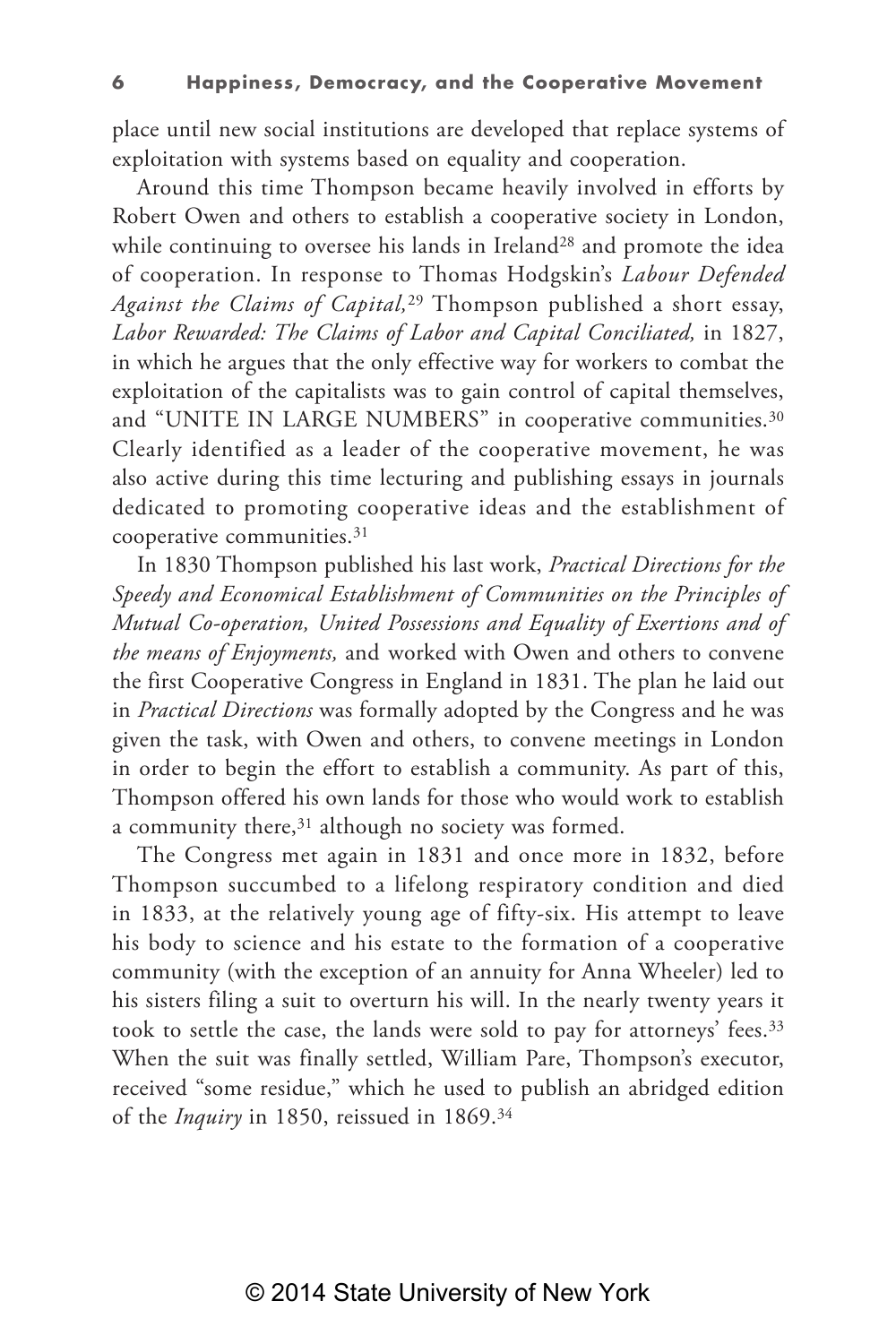#### Thompson's Legacy

The existence of Pare's abridged version may have had some effect on Thompson's reception after his death. The abridged version, one reviewer notes, had "a number of the more philosophical sections . . . deleted" and the book was also "depoliticized in places," including the removal of "an important critique of family inheritance."35 Karl Marx, who cites Thompson in some of his later work, presents a particularly interesting case. As an Irish historian (who might be accused of some bias in the matter) puts it, Marx was "less than generous in his acknowledgments to Thompson."36 Nonetheless, Marx does cite Thompson at some important points. Always a critic, what is remarkable about Marx's citations of Thompson is that they come without criticism. For example, Marx includes two very lengthy extracts from the *Inquiry* in his discussion of surplus value in *Capital, volume II*—without comment.37 Based on his citations to Thompson in *Capital, volume I,* which he saw through to completion, we know that Marx read the original 1824 edition, but Engels, who prepared *Capital, vol. II* for publication, appears to have only been familiar with the abridged edition, based on the citations we may assume he added to Marx's text.38 But while Engels attributes the "discovery" of surplus value to Marx,<sup>39</sup> Anton Menger, who provides one of the first critical examinations of Thompson's political and economic theory, argues that Marx's "whole theory of surplus value, its conception, its name, and the estimates of its amount are borrowed in all essentials from Thompson's writings."40 These claims, including Thompson's theory of surplus value, will receive greater attention in chapter 4.

Thompson's relationship with another leading intellectual of the nineteenth century, John Stuart Mill, is more difficult to assess. As a young man, in 1825, Mill was part of a group of Radicals who engaged in a series of debates organized by the London Cooperative Society. The side of the Owenites was championed by Thompson, and it is in the context of a discussion of these debates in his autobiography that Mill's only reference to Thompson, anywhere in his work, appears, as he indicates familiarity with both the *Inquiry* and the *Appeal,* and says that Thompson was "a very estimable man, with whom I was well acquainted."41 However, Mill ignores Thompson in his political economics, and even in his later writing on socialism. Nonetheless, contemporary scholars have suggested that Mill's feminism was strongly influenced by Thompson,<sup>42</sup> and when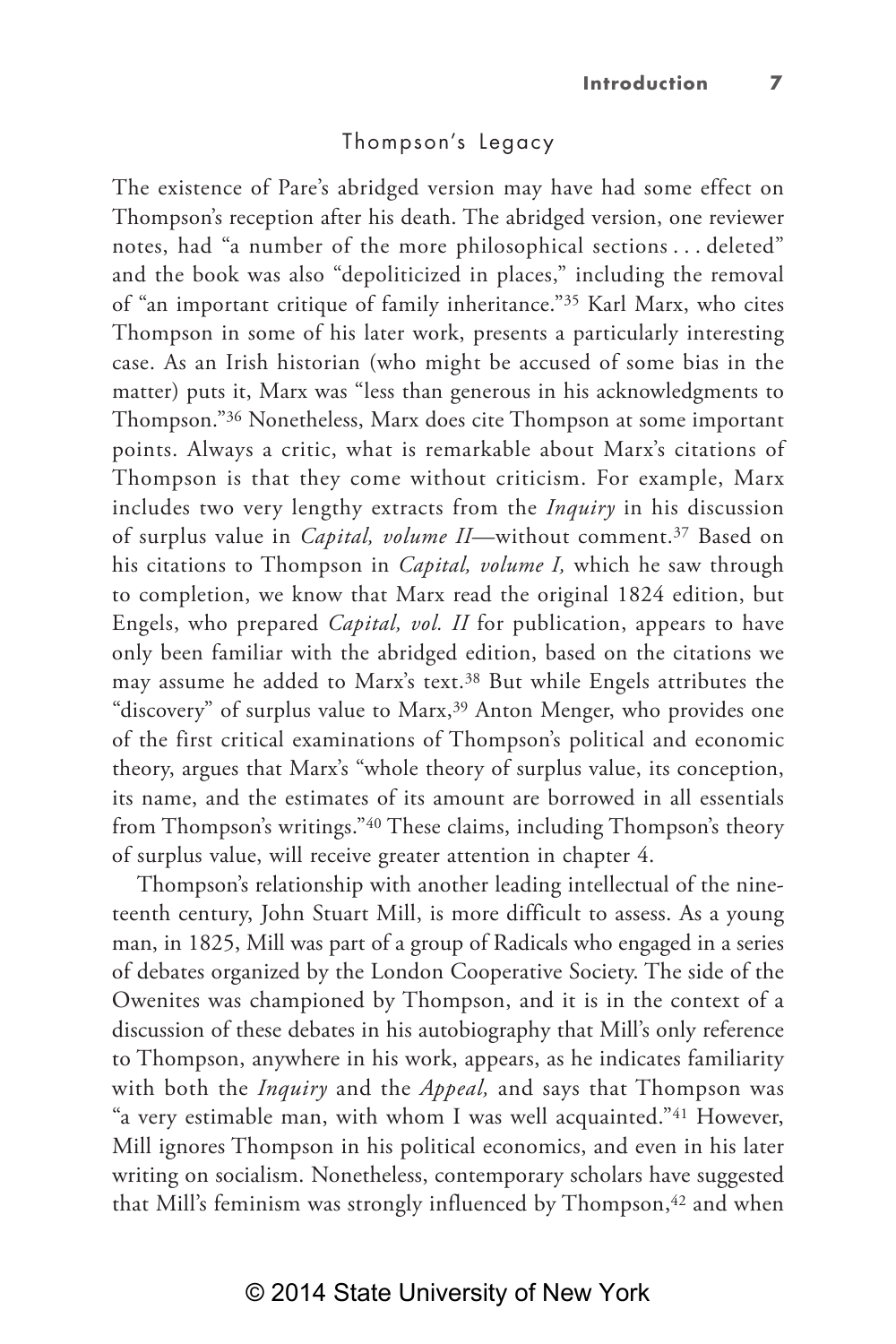reading Mill's *On the Subjection of Women* next to Thompson's *Appeal* one may be struck by the many similarities. It should be noted, of course, that Thompson was not the only feminist writer in the period, nor the only one with whom Mill may have had a personal relationship (Anna Wheeler, with whom Thompson wrote the *Appeal,* was certainly one of these), but it is difficult to overlook the parallels between the two works.

More contemporary writing on Thompson suffers from various deficiencies. E. K. Hunt's two essays on his political economics reference the original edition in the text but include the abridged version in the citations, and Hunt fails to consider any of Thompson's other work in coming to the conclusion that Thompson is, in effect, insufficiently radical.43 Gregory Claeys's work, while far more firmly grounded in the literature,<sup>44</sup> shares a curious feature with Hunt's, which is the tendency to misread Thompson's careful working through of counterarguments, specifically around the question of the possibility of a competitive system based on what he refers to as the "natural laws for the distribution of wealth." Like Hunt, Claeys takes this to reflect support for competition under certain conditions. However, as I argue in chapter 4, Thompson's powerful arguments regarding the debilitating social effects of competition under any conditions cannot possibly be read as an endorsement.

Another curious feature of the literature on Thompson is that his relationship with Bentham is generally dismissed as having any significant impact on his work—despite the fact that Thompson references Bentham with reverence. There is no question that they had their differences regarding theory, but as I think the subsequent chapters will make clear, it would be difficult to agree with Lowenthal that "there was no real connection, but in fact the widest divergence between Bentham and Thompson,"45 with Hunt's statement that "Thompson's claim to being a disciple of Bentham has to be rejected,"46 or with Claeys that "despite Thompson's immediate acquaintance with Jeremy Bentham, the influence of the latter upon his thought has probably been exaggerated."47 Theirs was not simply an "acquaintance," as Claeys puts it, and Thompson did not simply "use the greatest-happiness principle merely as a convenient formula for expressing his own benevolent inclinations."48 While their differences are substantial, the parallels and similarities are, as well. Thompson's conceptual framework is heavily dependent upon Bentham's: happiness is the basis for utility, and a set of subsidiary principles provides the foundations for the theory that follows. As will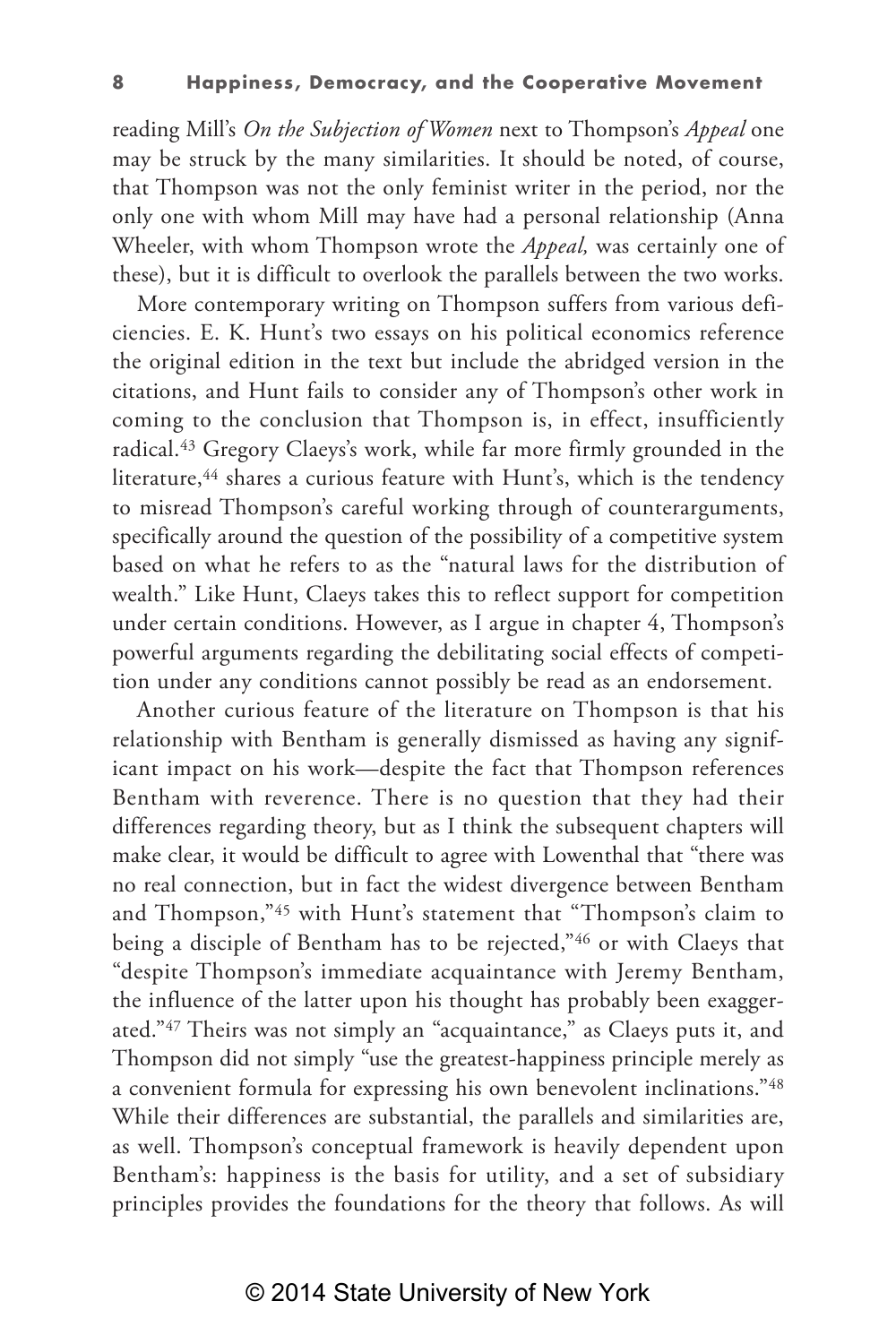be discussed in later chapters, Bentham's subsidiary principles are incorporated into Thompson's. Indeed, Thompson could be interpreted as providing a kind of alternate reading of Bentham's ideas, different from that of the political economists of his day, as is suggested by Minter Morgan, someone who knew both men well.49

The central concepts of Bentham's and Thompson's theories—happiness, utility, and the subsidiary principles of security, subsistence, abundance, and equality (for Bentham) and security, equality, voluntarism, democracy, and common effort/common property (for Thompson) are explored in detail through much of the book. Before getting to that, another important area of difference, having to do with analytic categories, needs to be discussed, that will help in understanding the contours of what follows.

#### **Conceptual Contrasts between Bentham and Thompson**

There is a long-running debate between critical theorists and postmodernists over whether it is helpful or not to identify distinct realms, or spheres, of human activity, one "public" and the other "private."50 In some ways it is anachronistic to bring up here, since Bentham and Thompson were long gone by the time Habermas and Foucault, two figures often cited in this debate, came on the scene. Nevertheless, it provides a useful framework by which to understand some of the differences between Bentham and Thompson. To be sure, neither Bentham nor Thompson refer to anything like a "public sphere" or a "private sphere," and, in fact, in what follows I will use a different set of categories. The point here is not to debate whether or not the public and private spheres exist in any meaningful way, but to see how the specific concepts raised here, of politics, society, and democracy, take on different meanings depending on whether one understands them as autonomous but interrelated, or as describing different dimensions of human relationships in all the domains of our lives.

## Central Concepts: Politics, Society, and Democracy

Bentham's primary interest in his work was legal reform, and the instrument for this was the legislative institutions. This is, for Bentham, the domain of politics. In order to reform legal institutions, it was necessary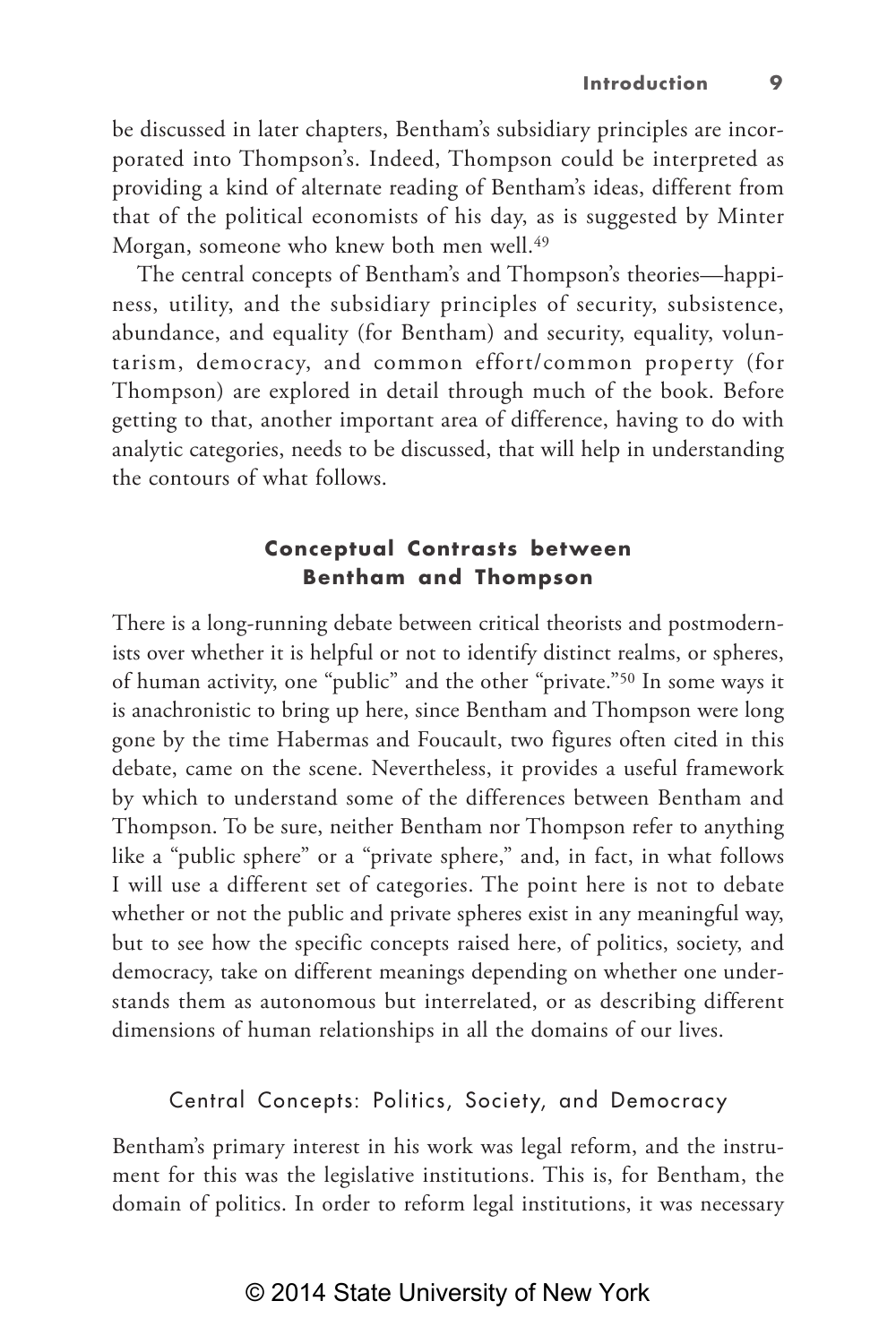to reform the state institutions. So, politics is concerned with matters that pertain to the institutions of government—the actions of the sovereign (be that a monarch or understood as the people in their function as the sovereign), the legislature, the judiciary, and those administrative bodies they establish to carry out their will. This perspective is evident, for example, in an unpublished manuscript, the *Institute of Political Economy,* in which he says in a footnote that, "Politics . . . is an experimental science. . . . Each science has its pathology. Laws are the material medica of the political body—[its] therapeutics [is] legislation."51

If politics is a domain of activity primarily pertaining to the legislative body and legislating, then society is the object to which those laws are directed. Indeed, even here "society" is probably too broad a term, as it was with *individuals* that Bentham was principally concerned.52 These were, of course, private individuals, whose actions are guided by their expectations of pleasure and pain or, read a different way, their expectations of reward and punishment, which are shaped in part by political institutions (that is, by law and its enforcement).53 Society is an important domain, as this is where people either do or do not realize their happiness, but even as it is *shaped* in important ways by political institutions, it is a domain otherwise separate from the political realm. In other words, it is an object on which politics acts, but that does not in itself contain politics.

From this perspective, democracy is understood as a formal mechanism that pertains to politics. It has a specific purpose: to hold legislators accountable. In Bentham's political theory, the people are limited to two political functions: as the sovereign, to constitute the legislative body to which is delegated the sovereign power, and to hold the legislative body accountable through what he calls the Public Opinion Tribunal.<sup>54</sup> This will be discussed at further length in chapter 5, but here let it just be said that democracy is, in Bentham's theory, instrumental: the primary reason Bentham endorsed the representative system for electing legislators was because he believed that this was the best way to align legislators' own interests in maintaining their power with the people's interests. A different way of expressing this is to say that the purpose of the political system is to ensure security to enable individuals to pursue their interests without causing harm to other individuals—essentially, by protecting their property and wealth. Democracy ensures the proper functioning of government in this regard, as a mechanism to enforce the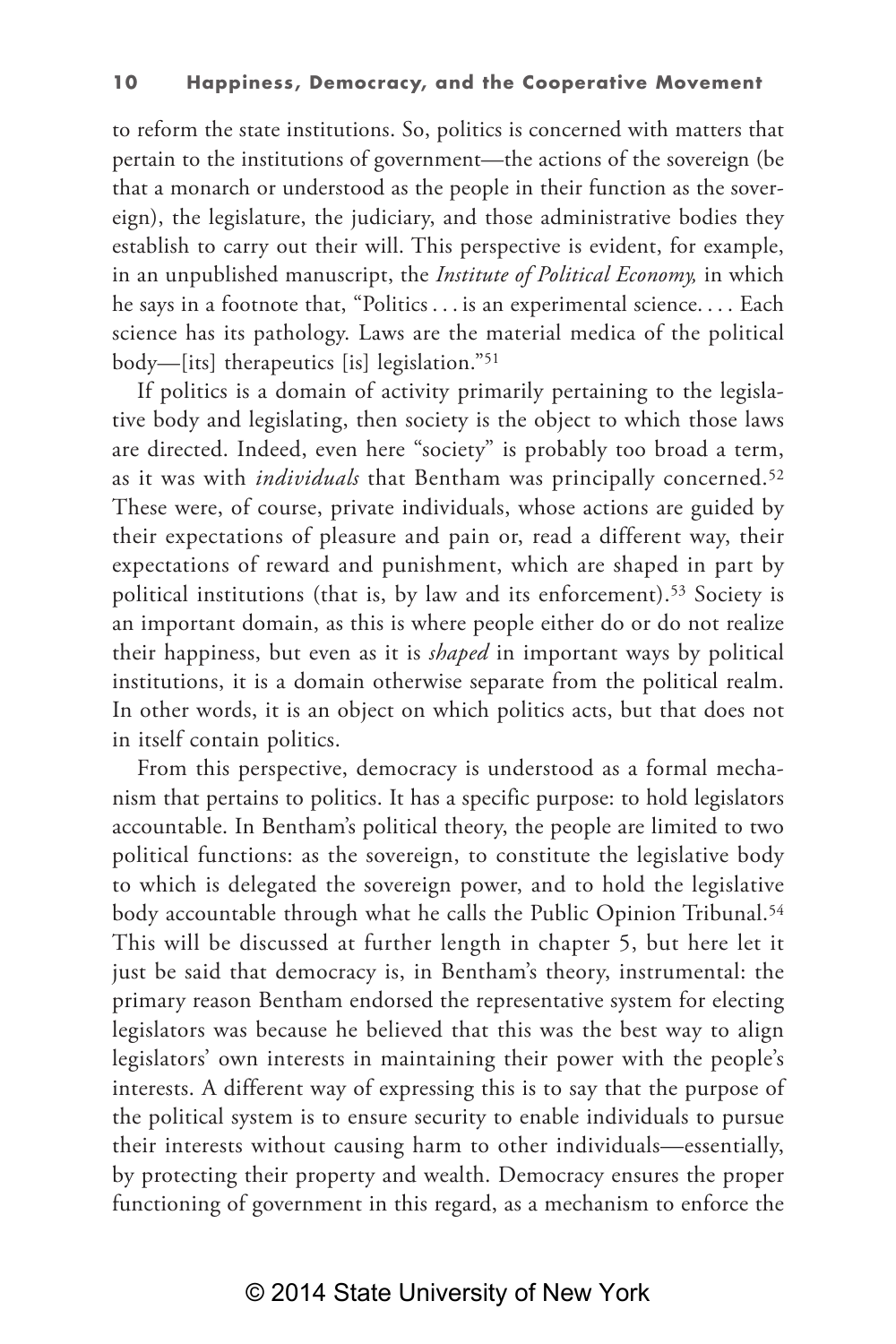fiduciary responsibility of legislators to serve the public interest rather than their own.

On virtually all of these points, Thompson's perspective is entirely different. Thompson is much more concerned with relations of power, whether these occur in formal institutions or relationships, or within informal institutions or relationships. This is demonstrated most clearly in the *Appeal,* which is ostensibly an argument for suffrage for adult women but that gets much of its rhetorical power from a sweeping argument against all systems of subordination, demonstrating how the *domestic* subordination of women is part and parcel of the *political* subordination of women. In other words, the relations between men and women in the home that place women in a subordinate position to men is a *political* relation. If we understand subordination as a kind of power relationship, then we can recognize that any relationship in which power is instantiated in some way has politics. Politics, in this sense, is a dynamic or a dimension of relationships, whether those relationships are understood as existing within a particular institution (or set of institutions), between institutions, or even between an individual and an institution(s).<sup>55</sup>

Society is also something much broader for Thompson than it is for Bentham. In effect, society is the collection of relations between the individuals of which it is composed. These relations are shaped by a variety of social institutions—of which the institutions of government are one part. This is evident in the way Thompson discusses "social science" in the *Inquiry*.56 Here he calls "the application" of "*social science* . . . the art of social happiness."57 Later, he says that the pursuit of this science is necessary, "to assist in wiping out the stain from science, noticed thirty years ago by Condorcet, but still adhering, that though she had done much for the *glory* of mankind, she had done nothing or little for their *happiness.*"58 His examination of society—the social science—incorporates all of the institutions of society, including state institutions, economic institutions, and what are sometimes termed "social institutions," such as marriage. These are *all* social institutions to Thompson, because they all shape society in various ways; each does so in different ways and may be subject to different forces, but each describes a different means by which the relations of individuals within society are shaped.<sup>59</sup>

With his radical understanding of equality and social institutions, democracy clearly carries a different meaning for Thompson than it does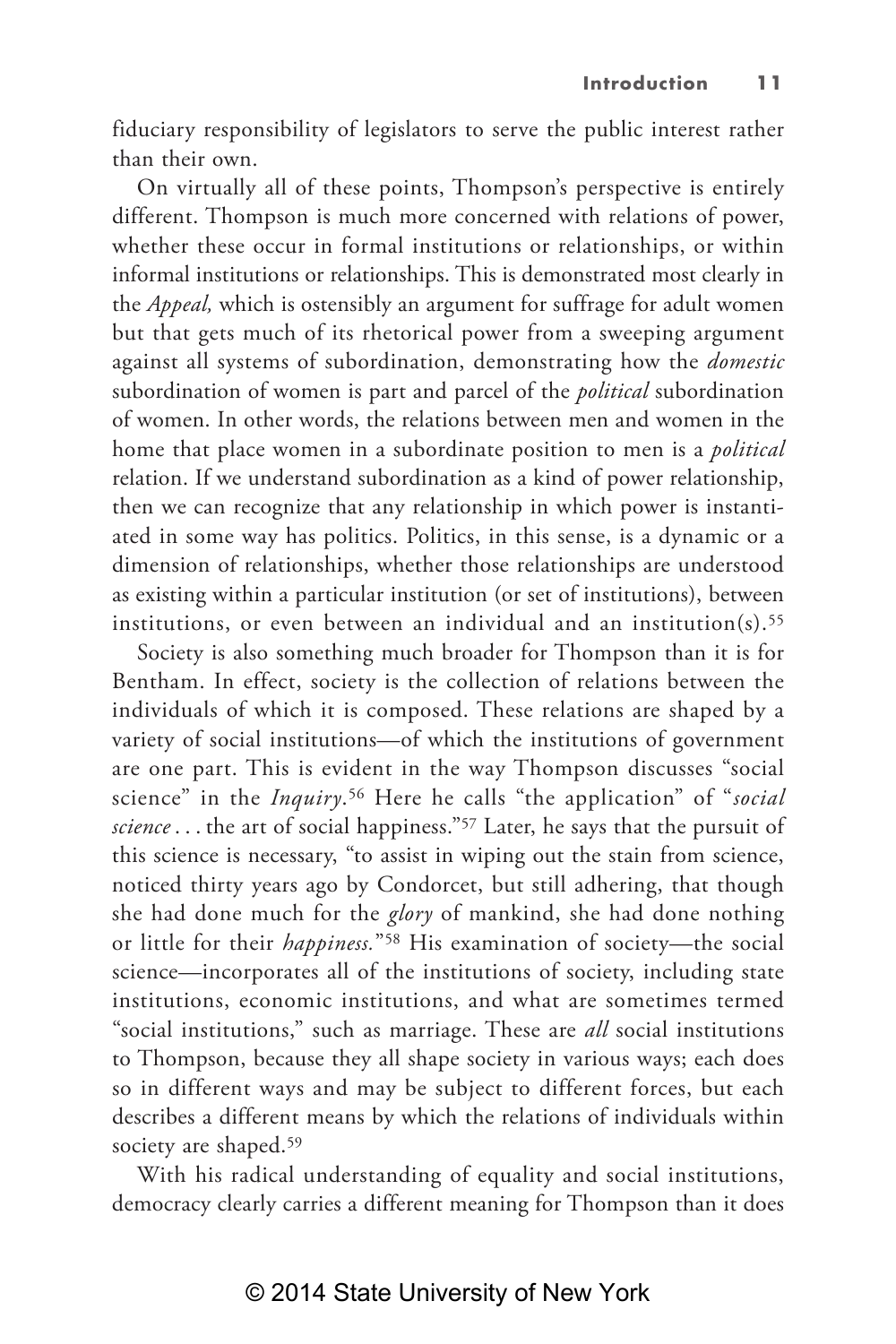for Bentham. Democracy is integrated into Thompson's political theory not as an instrumental procedure for ensuring that rulers fulfill their fiduciary duties and are accountable to the ruled, but as a principle of social interaction. If security stands as a principal organizing principle for Bentham, equality plays that role for Thompson. Relationships conducted on the basis of equality can be understood as democratic in a deep and radical way that a more formal, restricted conception of democracy cannot encompass. Of course, not every social relationship can be equal in this way—for example, children will always be, in some ways at least, subordinate to adults. But there are many dimensions to our relationships, and we may be equal in some respects—for example, being equal in terms of moral worth—while unequal in others. The question is the extent to which the inequalities that exist justify the exercise of authority of one person over another within a particular domain of action.

While Thompson makes a place in his theory for representative institutions of governance, democracy functions in his theory through public opinion. But where the Public Opinion Tribunal in Bentham's theory operates as an external force on the institutions of government, and the people's self-government is attenuated through representative institutions, in Thompson's theory public opinion serves as a means through which people directly engage in self-government in their daily interactions with those around them. If social institutions are structured in such a way as to promote cooperation, then people will be naturally self-governing in the sense that they will act in ways that benefit the community rather than selfishly seeking their own self-interest at the expense of the community. Thus, through the careful structuring of social institutions, the alignment of self- and social interest—the Holy Grail of moral philosophy at least since Cicero—can be achieved.

## Political Economics

The conceptual distinctions between Bentham and Thompson ultimately affect their ideas about political economics. There is not much to be said here about Bentham's views—despite some minor disagreements, he is a devoted disciple of Adam Smith, as he freely admits.<sup>60</sup> Thompson was also influenced by Smith's work, but he diverges from Smith on a number of important points, and I want to highlight some of the major elements of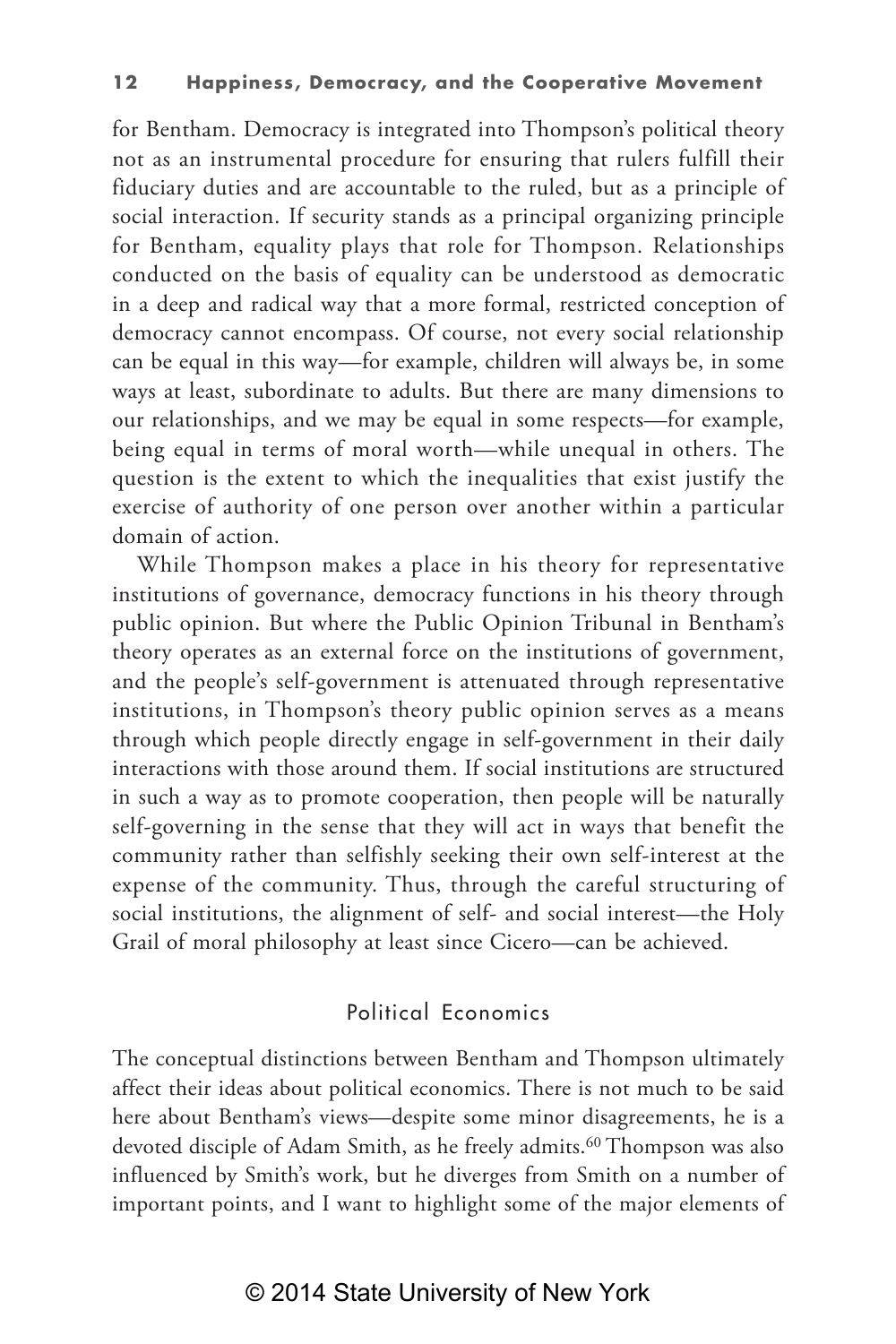his thought here. A much fuller discussion will be found in the following chapters, especially chapter 4.

Thompson takes much from Smith, including the value of the division of labor and class conflict between what Smith calls the "masters" and the "labourers." The labor theory of value, from Locke to Smith to Ricardo, is crucial to his analysis and his argument that the full produce of labor should, by right, belong to the person who produces it. However, Thompson is not really interested in some of the central concerns of the political economists, for example the determinants of rent versus profit and how the level of wages affects these things, or policies with respect to international trade. Rather, in a manner that broadly anticipates Marx, Thompson critiques the fundamental premises of the earlier political economists.

Just as women's happiness is incompatible with their subordination to men, the greatest happiness is incompatible with labor subordinated to capital. Thompson goes to great lengths in the *Inquiry*—it occupies the first quarter of a very long book—to discover what he calls the "natural laws for the distribution of wealth" under the ideal conditions for the "system of individual competition" (which is as close an analog to "capitalism" as Thompson gets). These laws require that (1) all labor is voluntary, (2) the worker receive the full produce of his or her labor, and (3) all exchange is voluntary.61 However, even if these conditions were obtained, two facets of the capitalist system would prevent them from leading to the greatest happiness: competition and private property. The problem with the former is that it sets individuals against each other in the race to accumulate property. Thus, other members of society are seen not as one's compatriots but as rivals. Private property presents a further challenge, in the first place because it is the object of competition, and secondly because the winners in the competitive system are then able to subordinate the losers, and use their relative advantage to further advance their position.

Thompson's proposed solution, a version of the Owenite cooperative community model, resolved these problems while still enabling what was, in his terms, "large-scale" industrial production. Members of a community—at least five hundred but not more than two thousand—would produce all that was needed by the community. The communities were to be large enough to take advantage of the benefits of the division of labor while maintaining a high degree of equality. All would share equally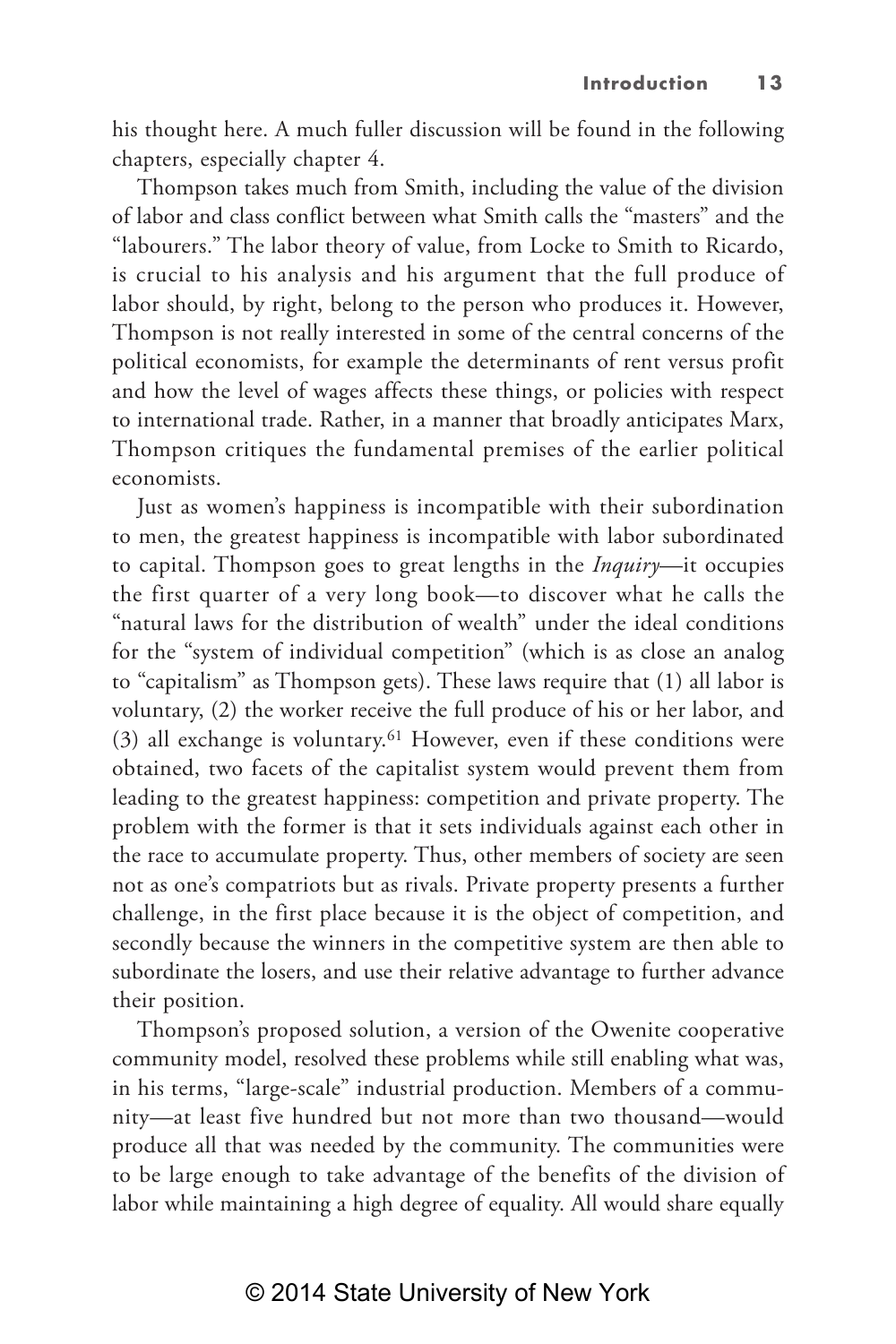in the proceeds of all of the productive activity of all of the members—it was, in effect, a labor exchange, although not formalized as such. No one outside the community would extract its surplus and whatever surplus they produced would be shared equally by all the members.

An important feature of these communities is that all property is to be held in common by the members, with each having an equal share. In this way, the problems of private property and competition are avoided. Where the competitive capitalist system establishes a tension between self-interest and the social interest, a community or enterprise in which all are owners on an equal basis unites individuals and aligns individual interest with social interest. Democratic governance is built into the structure of the institution, because under no other arrangement could property be said to be truly held in common. Such a system must also maintain a high level of equality, including through the equal distribution of the fruits of labor.

No community based on Thompson's plan was ever established, even though he offered his own lands for one. After his death in 1833 the cooperative movement he helped to lead nearly died out. However, new experiments began in the early 1840s that took root and eventually grew into an important part of the global economy. The cooperative movement he helped birth looks very different today from what he had envisioned, as it is based on autonomous enterprises rather than autarkic communities—but it is also far larger than he could have imagined. The cooperative movement—Thompson's role, its later development and its current state—will be discussed in chapter 6. But that comes by way of conclusion. An explication of the theory behind it comes first.

#### **Plan of the Book**

While Bentham's work is widely known and has been subjected to a great deal of scrutiny, there exists no thorough, extended examination of Thompson's political thought, a gap in the literature this work is intended, in part, to address. While my primary focus is on Thompson, I do not ignore Bentham. Thompson at least appears to appropriate many of Bentham's ideas, but he follows them to very different conclusions, and the starting point for my research was a desire to understand why that is so. What follows, then, is some back-and-forth through the chapters in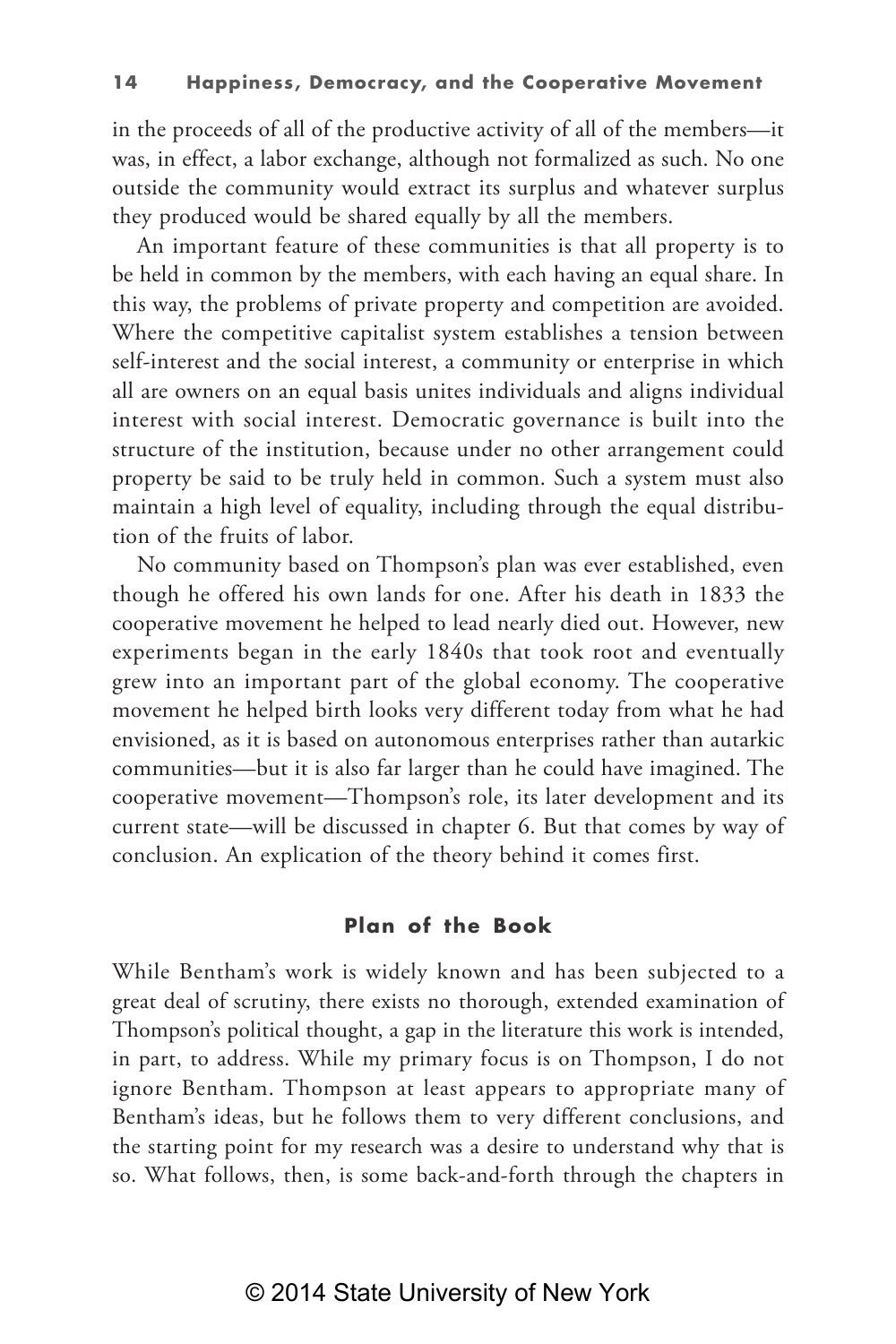examining the work of these two men, who in many respects were closely allied despite substantial and significant differences in their arguments.

What follows is broken up into two parts, explicitly organized so as to follow a path from abstract philosophy to political theory to political practice. Part I is concerned with the concept of happiness. It begins with a very brief chapter on the history of the concept in order to help orient the reader to its development from the ancient Greeks to the present day. Those who would prefer to get to the meat of the matter—the exploration of Bentham's and Thompson's ideas—can skip this chapter. Chapters 2 and 3 are concerned with Bentham's and Thompson's ideas about happiness, and form the philosophical bedrock for what comes after. These are the only two chapters in which Bentham and Thompson are treated separately (except for chapter 6, as Bentham has no part in that particular story). A full chapter on Bentham's ideas on happiness was considered necessary because this is—perhaps surprisingly—a relatively neglected part of Bentham's thought. Despite the vast secondary literature on the notion of "the greatest happiness," it appears that just what Bentham means by "happiness" has received little attention. In the subsequent chapters, Bentham is discussed primarily in order to establish a ground for a more detailed discussion of Thompson. The contrast between the two helps to bring Thompson's ideas into sharper view; on occasion, it sheds some new light on Bentham, as well.

Part II is concerned with the political theory based on happiness utilitarianism. The first of these chapters, chapter 4, examines the theory of utility itself, with particular attention to political economics. Of course, many books have been written to explore Bentham's utilitarianism, and what is of greatest interest here are only those parts of Bentham's theory that most clearly relate to Thompson's. Thus, most of the chapter is concerned with Thompson's ideas. The next chapter takes the prior chapter's differential development of the concept of utility forward into an exploration of Bentham's and Thompson's democratic theory. Here again, there is plenty of material available on Bentham's ideas,<sup>62</sup> so while enough Bentham is provided to form a clear contrast, most of the chapter is given over to Thompson's ideas. Finally, chapter 6 explores how Thompson's ideas were taken up by the cooperative movement, in order to demonstrate the persistence of Thompson's ideas as well as to suggest that this provides a way to think about the cooperative